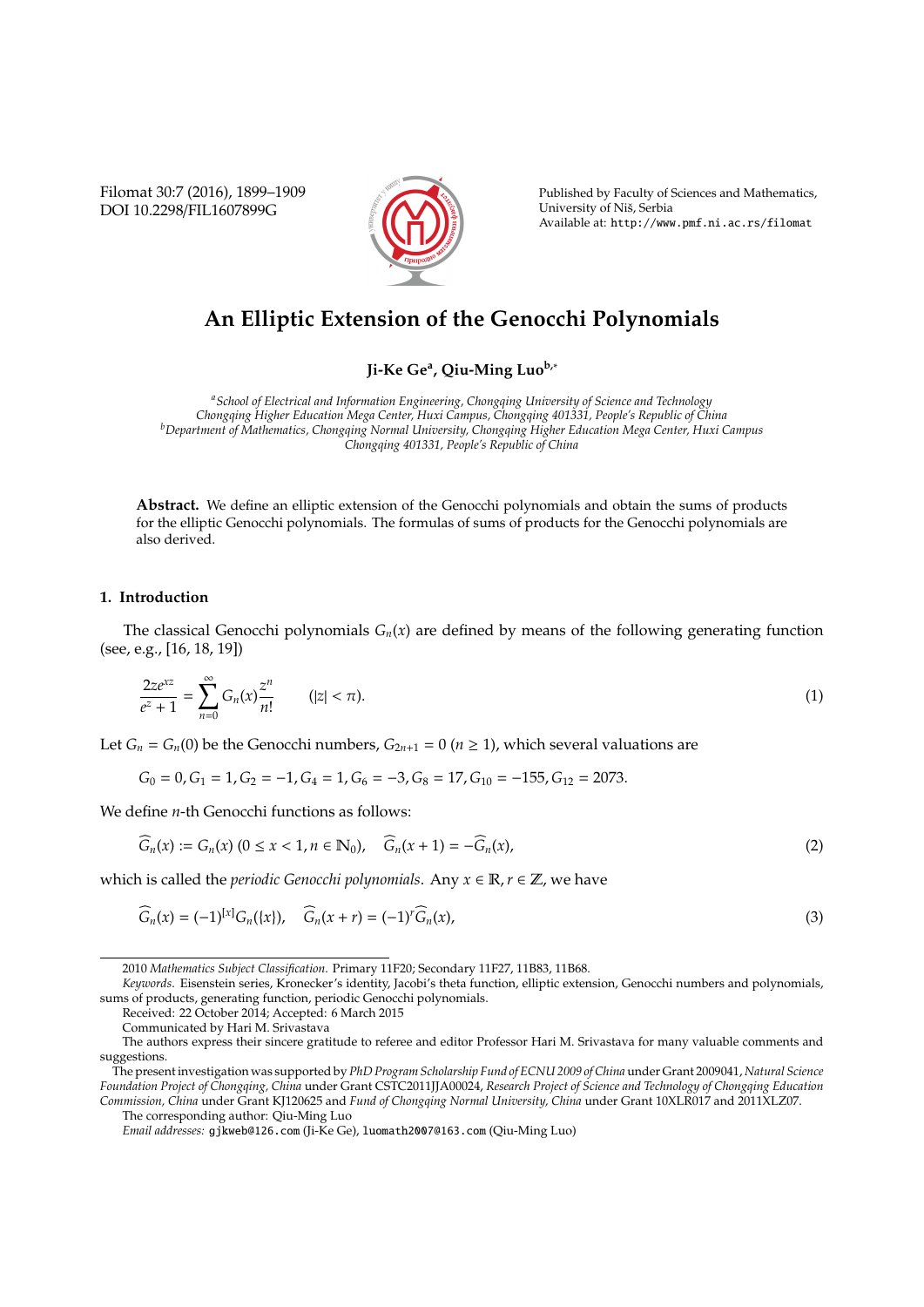where  $\{x\}$  denotes the fractional part of *x*; [*x*] denotes the greatest integer not exceeding *x*.

The generalized Bernoulli polynomials  $B_n^{(\alpha)}(x)$  and the generalized Euler polynomials  $E_n^{(\alpha)}(x)$ , each of degree  $n$  in  $x$  as well as in  $\alpha$ , for a real or complex parameter  $\alpha$ , are defined by means of the following generating functions (see, for details, [14, p. 25-32] and [20, p. 59-66]):

$$
\left(\frac{z}{e^z - 1}\right)^{\alpha} e^{xz} = \sum_{n=0}^{\infty} B_n^{(\alpha)}(x) \frac{z^n}{n!} \qquad (|z| < 2\pi; 1^{\alpha} := 1) \tag{4}
$$

and

$$
\left(\frac{2}{e^z+1}\right)^{\alpha}e^{xz} = \sum_{n=0}^{\infty} E_n^{(\alpha)}(x)\frac{z^n}{n!} \qquad (|z| < \pi; 1^{\alpha} := 1) \tag{5}
$$

respectively. The classical Bernoulli polynomials  $B_n(x)$  and Euler polynomials  $E_n(x)$ , for  $\alpha = 1$  in (4) and (5), are respectively defined by

$$
\frac{ze^{xz}}{e^z - 1} = \sum_{n=0}^{\infty} B_n(x) \frac{z^n}{n!} \qquad (|z| < 2\pi),
$$
\n(6)

$$
\frac{2e^{xz}}{e^z+1} = \sum_{n=0}^{\infty} E_n(x) \frac{z^n}{n!} \qquad (|z| < \pi). \tag{7}
$$

Obviously, the classical Bernoulli number  $B_n := B_n(0)$  and Euler number  $E_n := 2^n E_n\left(\frac{1}{2}\right)$   $(n \in \mathbb{N})$ , where  $\mathbb{N}_0 = \mathbb{N} \cup \{0\}, \mathbb{N} = \{1, 2, \ldots\}.$ 

Let  $S_N(n; x_1, \ldots, x_N)$  denotes sums of products for the Bernoulli polynomials as follows:

$$
S_N(n; x_1, \ldots, x_N) = \sum_{\substack{j_1, \ldots, j_N \ge 0 \\ j_1 + \cdots + j_N = n}} {n \choose j_1, \ldots, j_N} B_{j_1}(x_1) \cdots B_{j_N}(x_N), \qquad (8)
$$

which summation takes place over all positive or zero integers  $j_i \ge 0$  such that  $j_1 + j_2 + \cdots + j_N = n$ , where

$$
\binom{n}{j_1,\ldots,j_N} := \frac{n!}{j_1!\ldots j_N!}
$$

denote the multinomial coefficients.

By (4), (6) and (8), we can find the following relation:

$$
B_k^{(N)}(y) = S_N(k; x_1, \dots, x_N),
$$
\n(9)

when  $y = x_1 + \cdots + x_N$ .

Dilcher obtained the following formula.

**Theorem 1 ([3, p. 31, Lemma 4]).** Let  $x_1, \ldots, x_N$ , *y* be complex numbers with  $y = x_1 + \cdots + x_N$ , for  $n \geq N$  we have

$$
S_N(n; x_1, ..., x_N) = (-1)^{N-1} N {n \choose N} \sum_{k=0}^{N-1} (-1)^k {N-1 \choose k} B_k^{(N)}(y) \frac{B_{n-k}(y)}{n-k}.
$$

Recently, Ivashkevich [10] and Machide [12] introduced the following elliptic extensions for the clcssical Bernoulli and Euler polynomials, i.e., so-called *elliptic Bernoulli functions and elliptic Euler functions* are defined by means of the following generating functions respectively:

$$
\frac{1}{2\pi i} \sum_{e} \frac{e(-\mu x' - \nu x)}{\xi + \mu \tau + \nu} = \sum_{n=0}^{\infty} B_n(x', x; \tau) \frac{(2\pi i \xi)^{n-1}}{n!}
$$
(10)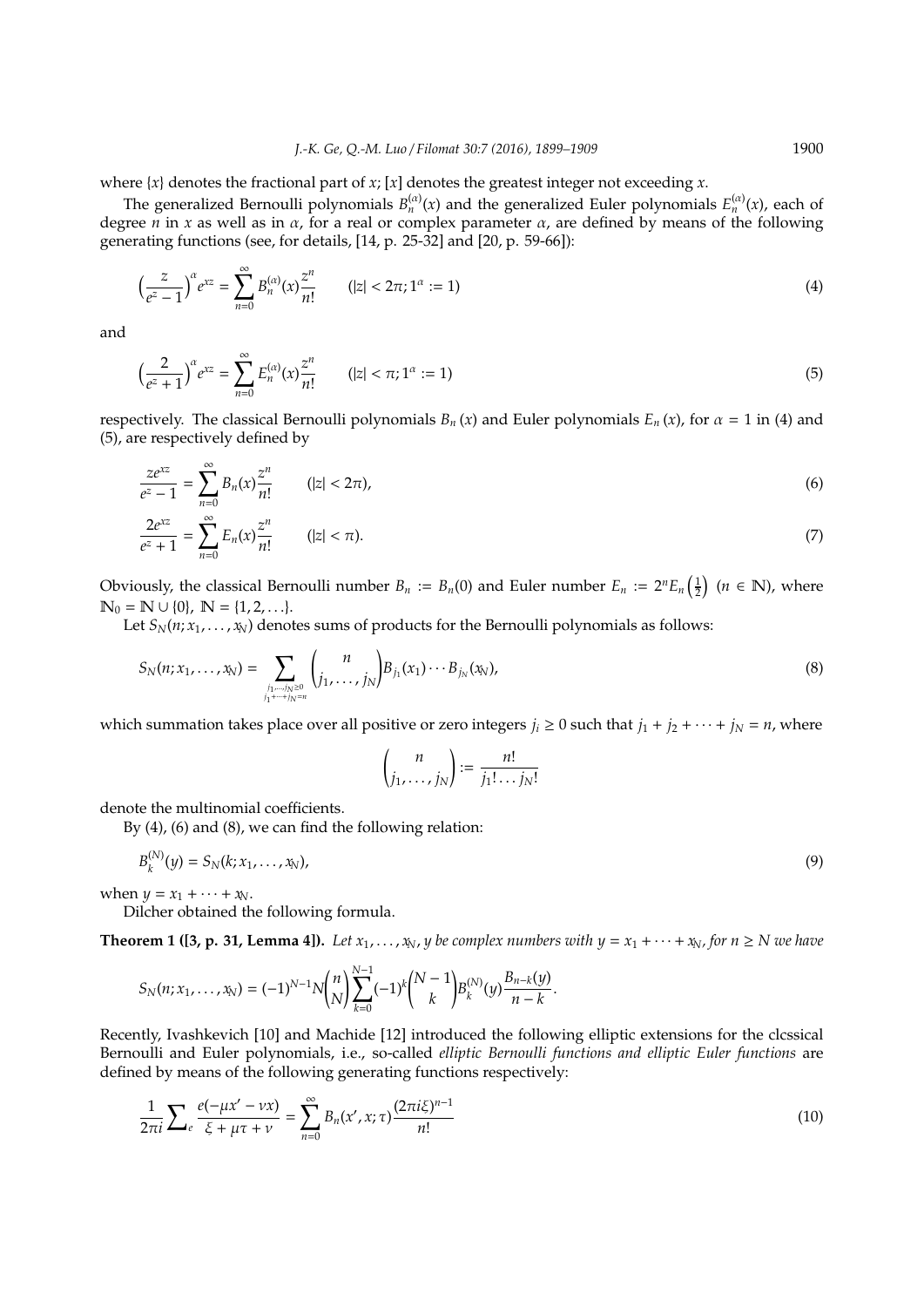and

$$
-\frac{1}{\pi i} \sum_{e} \frac{e(-\mu x' - \nu x - x/2)}{\xi + \mu \tau + \nu + 1/2} = \sum_{n=0}^{\infty} E_n(x', x; \tau) \frac{(2\pi i \xi)^n}{n!},
$$
\n(11)

$$
(x',x\in\mathbb{R};\ \tau\in H:=\{\tau\in\mathbb{C},\Im\tau>0\};\ \xi\in\mathbb{C},\ \mu,\nu\in\mathbb{Z})
$$

where symbol  $\sum_{e}$  denotes the Eisenstein summation ([23, p. 14]) defined by

$$
\sum_{e} = \sum_{\nu} e \left( \sum_{\mu} e \right) = \lim_{N \to \infty} \sum_{\nu = -N}^{N} \left( \lim_{M \to \infty} \sum_{\mu = -M}^{M} \right).
$$
 (12)

Let *N* be a positive integer and *n* be a nonnegative integer. We set  $\vec{x}_i = (x_i^i)$  $i<sub>i</sub>$ ,  $x<sub>i</sub>$ ) for  $i = 1,...N$ . Let  $S_N^{\tau}(n;\vec{x}_1,\ldots,\vec{x}_N)$  and  $T_N^{\tau}(n;\vec{x}_1,\ldots,\vec{x}_N)$  denote the sums of products of elliptic Bernoulli functions and elliptic Euler functions respectively.

$$
S_N^{\tau}(n; \vec{x}_1, ..., \vec{x}_N) = \sum_{\substack{j_1, ..., j_N \geq 0 \\ j_1 + ... + j_N = n}} {n \choose j_1, ..., j_N} B_{j_1}(x'_1, x_1; \tau) \cdots B_{j_N}(x'_N, x_N; \tau)
$$

and

$$
T_N^{\tau}(n; \vec{x}_1, \ldots, \vec{x}_N) = \sum_{\substack{j_1, \ldots, j_N \geq 0 \\ j_1 + \cdots + j_N = n}} {n \choose j_1, \ldots, j_N} E_{j_1}(x'_1, x_1; \tau) \cdots E_{j_N}(x'_N, x_N; \tau).
$$

Machide obtained the following results.

**Theorem 2 ([12, p. 824, Theorem 2 and p. 830, Theorem 15]).** Let n be an integer with  $n \ge N$ . For any  $i =$ 1, 2,  $\dots$ , *N*, let  $x_i'$  and  $x_i$  be real numbers with  $x_i' \notin \mathbb{Z}$ . Set

$$
\vec{x}_i = (x'_i, x_i)
$$
  $(i = 1, 2, ..., N),$   $(y', y) = (x'_1 + ... + x'_N, x_1 + ... + x_N).$ 

*Suppose that*  $y' \notin \mathbb{Z}$ *, we have* 

$$
S_N^{\tau}(n; \vec{x}_1, \dots, \vec{x}_N) = (-1)^{N-1} N \binom{n}{N} \sum_{k=0}^{N-1} (-1)^k \binom{N-1}{k} S_N^{\tau}(k; \vec{x}_1, \dots, \vec{x}_N) \frac{B_{n-k}(y', y; \tau)}{n-k},
$$
\n(13)

$$
T_N^{\tau}(n; \vec{x}_1, \dots, \vec{x}_N) = \frac{2^{N-1}}{(N-1)!} \sum_{k=0}^{N-1} (-1)^k {N-1 \choose k} S_N^{\tau}(k; \vec{x}_1, \dots, \vec{x}_N) E_{n+N-1-k}(y', y; \tau).
$$
\n(14)

## **Theorem 3 ([12, p. 825, Lemma 4]).** *We have*

(*i*) Let  $x_1, \ldots, x_N$  be real numbers and  $x'_1, \ldots, x'_N$  $\mathbf{x}'_{N}$  be complex numbers with  $\mathbf{x}'_{1}, \ldots, \mathbf{x}'_{N}$  $\gamma_N \notin \mathbb{Z}$ *. Set*  $\vec{x}_i = (x_i)$ *i* , *xi*) *for*  $i = 1, \ldots N$ . If  $0 \le x_1, \ldots, x_N < 1$ , we have

$$
\lim_{x_1' \to -i\infty} \cdots \lim_{x_N' \to -i\infty} \lim_{\tau \to i\infty} S_N^{\tau}(n; \vec{x}_1, \dots, \vec{x}_N) = S_N(n; x_1, \dots, x_N).
$$
\n(15)

*(ii) Set*  $\vec{x}_i = (\frac{1}{2}, 0)$  *for*  $i = 1, ..., N - 1$ ,  $\vec{x}_N = (x'_k)$ *N* , 0)*, we have*

The coefficient of 
$$
(x'_N)^0 (= 1)
$$
 of  $\lim_{\tau \to i\infty} S_N^{\tau}(n; \vec{x}_1, \dots, \vec{x}_N) = S_N(n)$ , (16)

*where*

$$
S_N(n)=\sum_{\stackrel{j_1,\ldots,j_N\geq 0}{j_1+\cdots+j_N=n}}\binom{2n}{2j_1,\ldots,2j_N}B_{2j_1}\cdots B_{2j_N}.
$$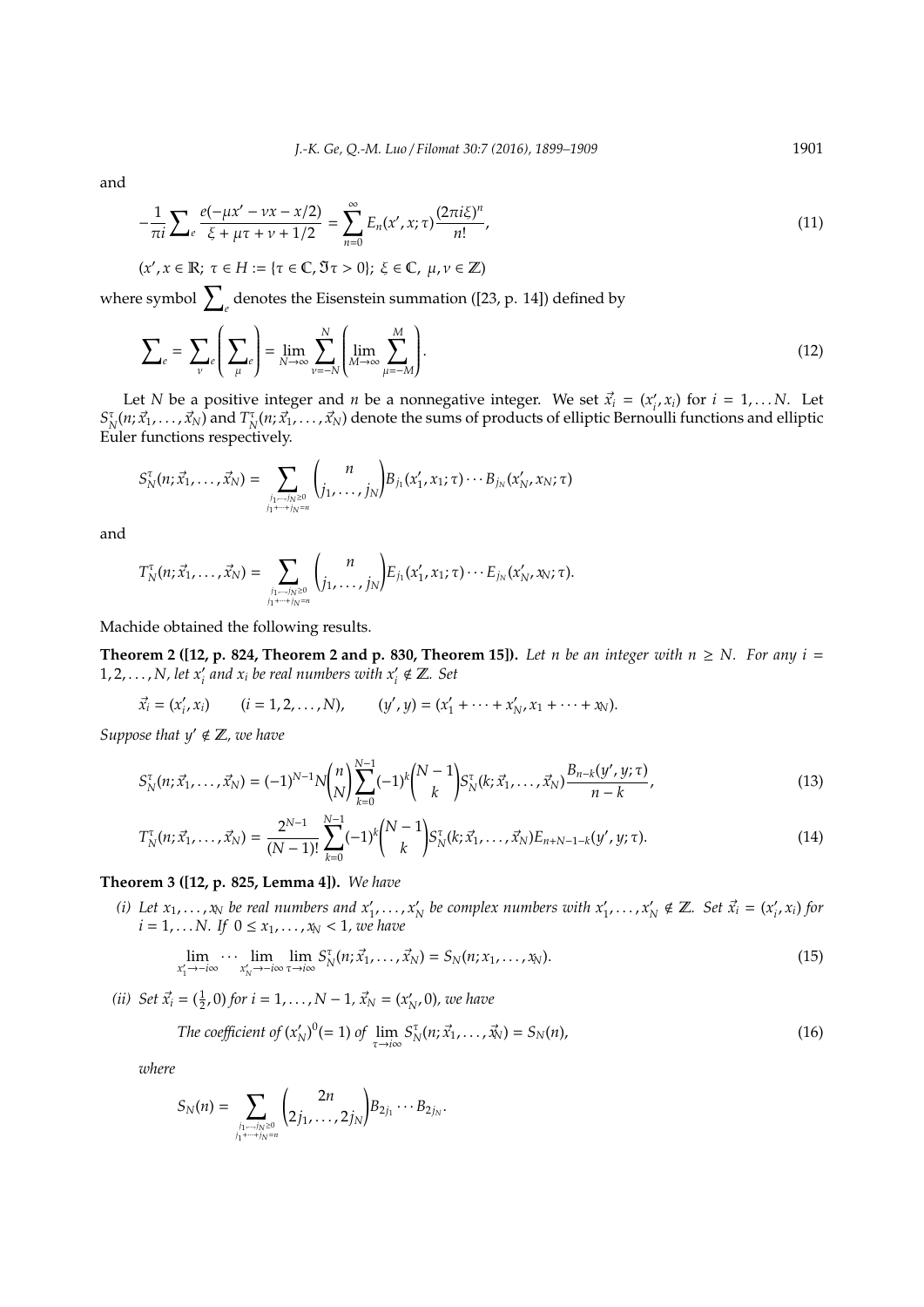In the recent past a lot of papers appeared providing the sums of products for the special numbers and polynomilas and the related investigations; see [4–7, 9, 15, 17, 18, 21, 22] and the references therein.

In this paper, we define the elliptic Genocchi functions by means of the Eisenstein summation and Jacobi's theta functions. We research the sums of products for the elliptic Genocchi functions. Some formulas of sums of products for the Genocchi polynomials and related results are also obtained.

### **2. The Definitions for the Elliptic Genocchi Functions**

In this section we give formula for sums of products of elliptic Genocchi functions. Thereout we derive the corresponding formulas for sums of products of the Genocchi polynomials and numbers.

We will use some standard notations:  $H := \{\tau \in \mathbb{C}, \Im \tau > 0\}, e(t) := \exp(2\pi i t), q = e(\tau), z = e(\xi), w = e(x).$ The classical Jacobi's theta functions [14, p. 371] are

$$
\vartheta_1(x;\tau) = \sum_{n \in \mathbb{Z}} e\left(\frac{1}{2}\left(n + \frac{1}{2}\right)^2 \tau + \left(n + \frac{1}{2}\right)\left(x + \frac{1}{2}\right)\right) \tag{17}
$$

$$
\vartheta_2(x;\tau) = i \sum_{n \in \mathbb{Z}} (-1)^n e \left( \frac{1}{2} \left( n + \frac{1}{2} \right)^2 \tau + \left( n + \frac{1}{2} \right) \left( x + \frac{1}{2} \right) \right) \tag{18}
$$

Obviously, we have the following quasi periodicity:

$$
\vartheta_1(x+1;\tau) = -\vartheta_1(x;\tau), \qquad \vartheta_1(x+\tau;\tau) = -e\left(-x-\frac{\tau}{2}\right)\vartheta_1(x;\tau)
$$
\n(19)

$$
\vartheta_2(x+1;\tau) = -\vartheta_2(x;\tau), \qquad \vartheta_2(x+\tau;\tau) = e\left(-x-\frac{\tau}{2}\right)\vartheta_2(x;\tau)
$$
\n(20)

We consider the following function

$$
F(x,\xi;\tau) = 1 - \frac{1}{1-z} - \frac{1}{1-w} - \sum_{m,n=1}^{\infty} (z^m w^n - z^{-m} w^{-n}) q^{mn}
$$
\n(21)

$$
(0<\Im \xi<\Im \tau,\;0<\Im x<\Im \tau).
$$

Zagier ([24]) showed that the function  $F(x, \xi, \tau)$  can be continued to a meromorphic function with poles at divisors  $x = m + n\tau$  and  $\xi = m' + n'\tau$ , and function  $F(x, \xi; \tau)$  can be expressed in terms of the classical Jacobi's theta functions, by formula

$$
F(x,\xi;\tau) = \frac{1}{2\pi i} \frac{\vartheta'_{1}(0;\tau)\vartheta_{1}(x+\xi;\tau)}{\vartheta_{1}(x;\tau)\vartheta_{1}(\xi;\tau)} \qquad (x,\xi \in \mathbb{C} \setminus \mathbb{Z} + \tau \mathbb{Z}), \tag{22}
$$

where  $\vartheta'_{1}(x;\tau) = \frac{\partial}{\partial x}\vartheta_{1}(x;\tau)$ . For fixed  $x \in \mathbb{C} \setminus \mathbb{Z} + \tau \mathbb{Z}$ , the function  $F(x,\xi;\tau)$  with respect to  $\xi$  is meromorphic with only simple poles on the lattice  $\mathbb{Z} + \tau \mathbb{Z}$ . The function  $F(x, \xi; \tau)$  satisfies the following properties by (19) and (21)

$$
F(\xi, \eta; \tau) = F(\eta, \xi; \tau), \quad F(x, \xi + 1; \tau) = F(x, \xi; \tau), \quad F(x, \xi + \tau; \tau) = e(-x)F(x, \xi; \tau).
$$
 (23)

We recall a classical result: Suppose *L* := { $ν + μτ$  |  $μ, ν \in \mathbb{Z}$ } to denote the lattice generated by 1 and τ. Any  $\eta \in \mathbb{C}$  determines a character  $\chi_{\eta}$  on *L* as follows:

$$
\chi_{\eta}(\xi) = e \left( \frac{\xi \overline{\eta} - \overline{\xi} \eta}{\tau - \overline{\tau}} \right)
$$

.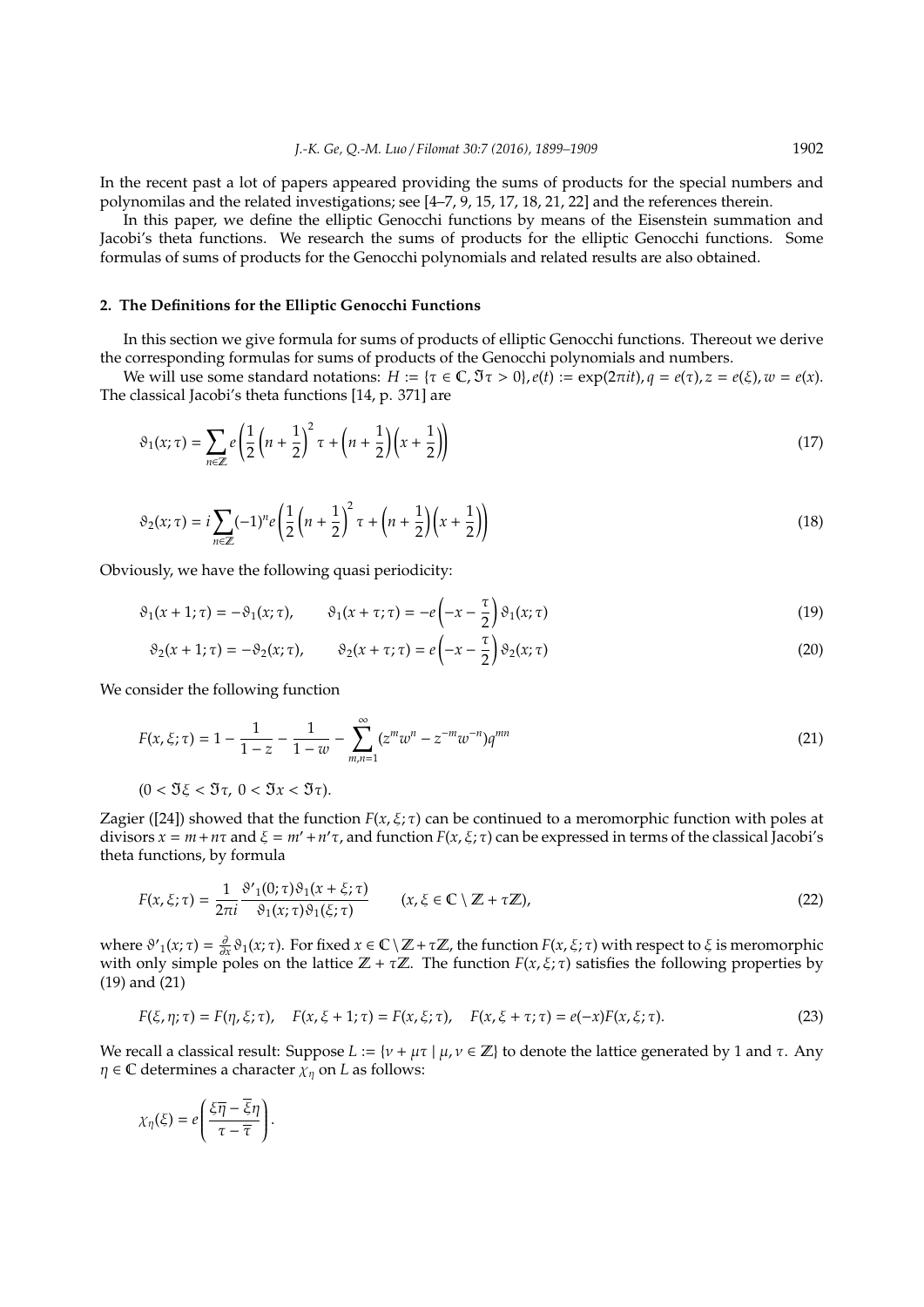The Kronecker's identity (see [11, p. 277], or [23, p. 70])

$$
\sum_{w \in L^e} \frac{\chi_{\eta}(w)}{\xi + w} = 2\pi i \, e \left( \xi \frac{\eta - \overline{\eta}}{\tau - \overline{\tau}} \right) F(\xi, \eta; \tau). \tag{24}
$$

Let  $H(x,\xi;\tau) = F\left(x,\xi+\frac{1}{2};\tau\right)$ ,  $\mathscr{C} = \{v+\frac{1}{2}+\mu\tau \mid \mu,v \in \mathbb{Z}\}\)$ . By (22), we obtain that

$$
H(x,\xi;\tau) = \frac{1}{2\pi i} \frac{\vartheta'_{1}(0;\tau)\vartheta_{2}(x+\xi;\tau)}{\vartheta_{1}(x;\tau)\vartheta_{2}(\xi;\tau)}.
$$
\n(25)

For fixed  $x \in \mathbb{C} \setminus \mathbb{Z} + \frac{1}{2} + \tau \mathbb{Z}$ , the function  $H(x, \xi; \tau)$  with respect to  $\xi$  is meromorphic with only simple poles on  $\mathscr C$ . The function  $H(x, \xi; \tau)$  satisfies the following properties by (19) and (20).

$$
H(x, \xi + 1; \tau) = H(x, \xi; \tau), \quad H(x, \xi + \tau; \tau) = e(-x)H(x, \xi; \tau)
$$
\n(26)

and

$$
H(x + 1, \xi; \tau) = H(x, \xi; \tau), \quad H(x + \tau, \xi; \tau) = -e(-\xi)H(x, \xi; \tau).
$$
\n(27)

Let  $\mathfrak{H}(x', x; \xi; \tau) = -2e(x\xi)H(-x' + x\tau, \xi; \tau)$ . The *elliptic Genocchi functions* are defined by means of the following generating function

$$
\mathfrak{H}(x', x; \xi; \tau) = \sum_{n=0}^{\infty} G_n(x', x; \tau) \frac{(2\pi i \xi)^{n-1}}{n!}.
$$
\n(28)

By (26), we see easily that

$$
G_n(x'+1,x;\tau) = G_n(x',x;\tau), \quad G_n(x',x+1;\tau) = -G_n(x',x;\tau).
$$
 (29)

By (24), (25) and (28), when *x'* and *x* are real numbers with −1 < *x* < 0, we can derive the following another expression of the generating function of elliptic Genocchi functions

$$
-\frac{2}{\pi i} \sum_{e} \frac{e(-\mu x' - \nu x - x/2)}{2\xi + 2\mu\tau + 2\nu + 1} = \sum_{n=0}^{\infty} G_n(x', x; \tau) \frac{(2\pi i \xi)^{n-1}}{n!},
$$
\n(30)

 $(x', x \in \mathbb{R}; \tau \in H; \xi \in \mathbb{C}).$ 

Therefore, we have

$$
G_n(x', x; \tau) = \begin{cases} 0 & n = 0, \\ \frac{2 \cdot n!}{(\pi i)^n} \sum_{e} \frac{e(\mu x' + \nu x - x/2)}{(2\mu \tau + 2\nu - 1)^n} & n \ge 1. \end{cases}
$$

## **3. Sums of Products for the Elliptic Genocchi Functions**

In this section we give formula for sums of products of elliptic Genocchi functions. Thereout we derive the corresponding formulas for sums of products of the Genocchi polynomials and numbers.

We now define the function

$$
\mathfrak{H}^{(\ell)}(x',x;\xi;\tau) := \frac{1}{(2\pi i)^{\ell}} \left(\frac{\partial}{\partial \xi}\right)^{\ell} \mathfrak{H}(x',x;\xi;\tau), \quad (\ell \ge 0),
$$

especially,  $\mathfrak{H}^{(0)}(x', x; \xi; \tau) = \mathfrak{H}(x', x; \xi; \tau)$ . By (26), it is easy to show the following properties.

$$
\mathfrak{H}(x',x;\xi+1;\tau) = e(x)\mathfrak{H}(x',x;\xi;\tau), \quad \mathfrak{H}(x',x;\xi+\tau;\tau) = e(x')\mathfrak{H}(x',x;\xi;\tau)
$$
\n(31)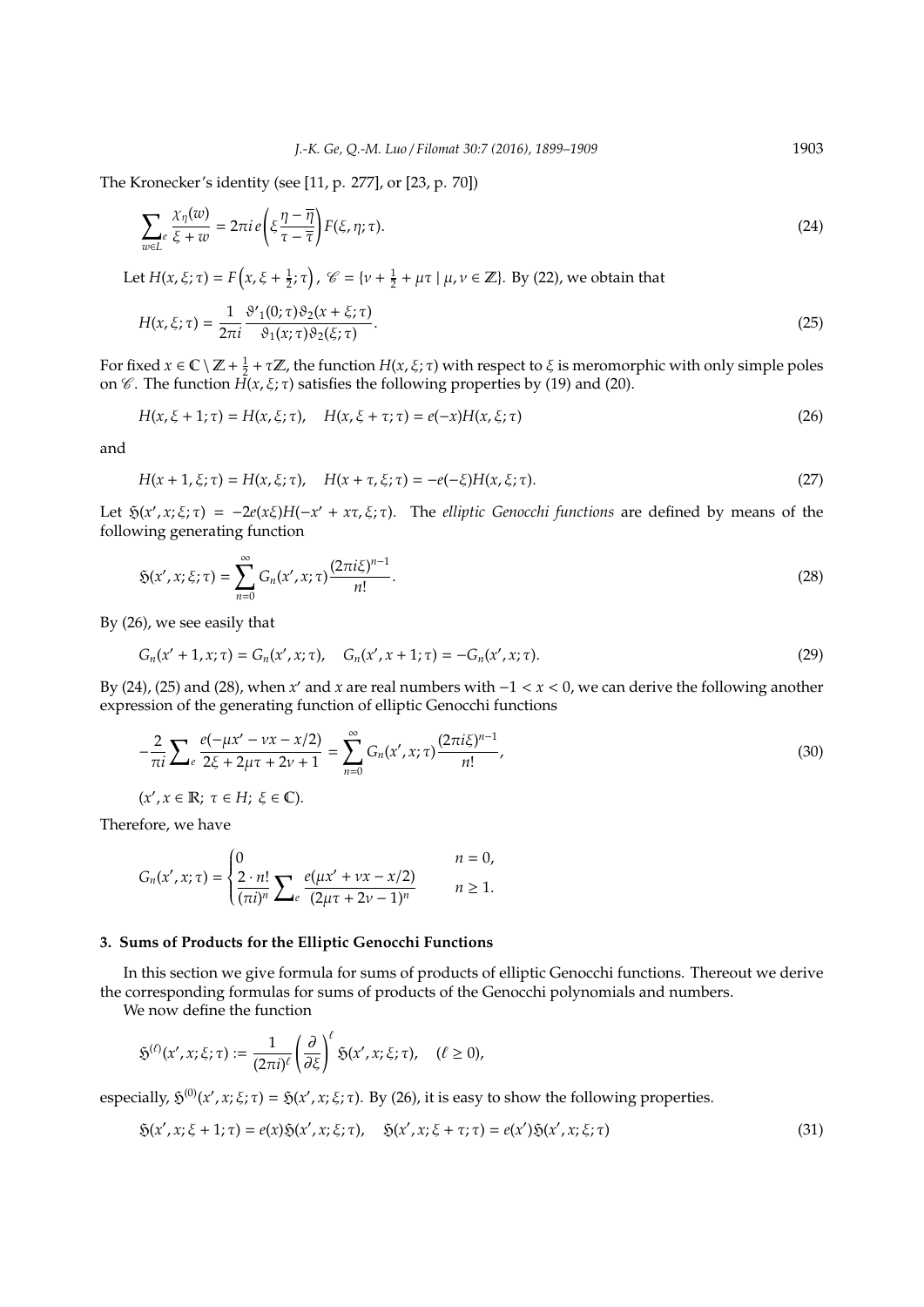and

$$
\mathfrak{H}^{(\ell)}(x', x; \xi + 1; \tau) = e(x)\mathfrak{H}^{(\ell)}(x', x; \xi; \tau), \quad \mathfrak{H}^{(\ell)}(x', x; \xi + \tau; \tau) = e(x')\mathfrak{H}^{(\ell)}(x', x; \xi; \tau). \tag{32}
$$

We differentiate both side of (28) with respect to the variable *ξ*, iterate *n* − 1 times, yields the relationship between the function  $\mathfrak{H}^{(\ell)}(x', x; \xi; \tau)$  and elliptic Genocchi functions  $G_n(x', x; \tau)$  below.

$$
\mathfrak{H}^{(\ell)}(x', x; \xi; \tau) = \sum_{n=0}^{\infty} G_{n+\ell+1}(x', x; \tau) \frac{(2\pi i \xi)^n}{(n+\ell+1)n!}.
$$
\n(33)

We define sums of products for the elliptic Genocchi functions below.

$$
R_N^{\tau}(n; \vec{x}_1, \ldots, \vec{x}_N) = \sum_{\substack{j_1, \ldots, j_N \geq 0 \\ j_1 + \cdots + j_N = n}} {n \choose j_1, \ldots, j_N} G_{j_1}(x'_1, x_1; \tau) \cdots G_{j_N}(x'_N, x_N; \tau).
$$

By (28), we obtain the generating function of  $R_N^{\tau}(n; \vec{x}_1, \dots, \vec{x}_N)$ 

$$
(2\pi i\xi)^N \prod_{i=1}^N \tilde{S}(x'_i, x_i; \xi; \tau) = \sum_{n=0}^\infty R_N^{\tau}(n; \vec{x}_1, \dots, \vec{x}_N) \frac{(2\pi i\xi)^n}{n!}.
$$
 (34)

We need the following lemma.

**Lemma 4.** Let n be an integer with  $n \geq N$ . For any  $i = 1, 2, ..., N$ , let  $x'_i$  and  $x_i$  be real numbers with  $x'_i \notin \mathbb{Z}$ . Set

 $\vec{x_i} = (x_i')$  $(i = 1, 2, ..., N),$   $(y', y) = (x'_1 + \cdots + x'_N)$  $\chi'_{N}$ ,  $x_1 + \cdots + x_N$ ).

*Suppose that*  $y' \notin \mathbb{Z}$ *, we have* 

$$
(N-1)!\prod_{i=1}^{N}\mathfrak{H}(x'_{i},x_{i};\xi;\tau)=2^{N-1}\sum_{k=0}^{N-1}(-1)^{k}\binom{N-1}{k}S_{N}^{\tau}(k;\vec{x}_{1},\ldots,\vec{x}_{N})\mathfrak{H}^{(N-1-k)}(y',y;\xi;\tau).
$$
\n(35)

*Proof.* Let function  $K(\xi)$  equals LHS of (35) minus RHS of (35). By (31) and (32) yields

$$
K(\xi + 1) = e(y)K(\xi), \quad K(\xi + \tau) = e(y')K(\xi).
$$
\n(36)

Let  $\xi$  be a complex number near the origin. By (33), (34) and  $R_N^{\tau}(n; \vec{x}_1, ..., \vec{x}_N) = 0$  when  $0 \le n \le N - 1$  and  $G_0(x', x; \tau) = 0$ , it is not difficult to show that

$$
K(\xi) = (N-1)! \sum_{n=N}^{\infty} R_N^{\tau}(n; \vec{x}_1, ..., \vec{x}_N) \frac{(2\pi i \xi)^{n-N}}{n!}
$$
  
- 2<sup>N-1</sup>  $\sum_{k=0}^{N-1} (-1)^k {N-1 \choose k} S_N^{\tau}(k; \vec{x}_1, ..., \vec{x}_N) \sum_{n=0}^{\infty} G_{n+N-k}(y', y; \tau) \frac{(2\pi i \xi)^n}{(n+N-k)n!}.$  (37)

From (37) we see that function  $K(\xi)$  is holomorphic at  $\xi = 0$ . By (25) we know function  $H(x, \xi; \tau)$  with respect to ξ is meromorphic with only simple poles on  $\mathcal C$ , the possible poles of function *K*(ξ) are on  $\mathcal C$ . By (36) and (37), we obtain that function *K*(ξ) is a holomorphic function in ξ.

On the other hand, since  $|e(y)| = |e(y')| = 1$ ,  $e(y') \neq 1$ , and combining (36), we say that function  $K(\xi)$  is a separation. Therefore we althin the  $K(\xi)$ bounded function. Therefor, we obtain the  $K(\xi) = 0$  by applying Liouville's theorem. This completes the proof.  $\square$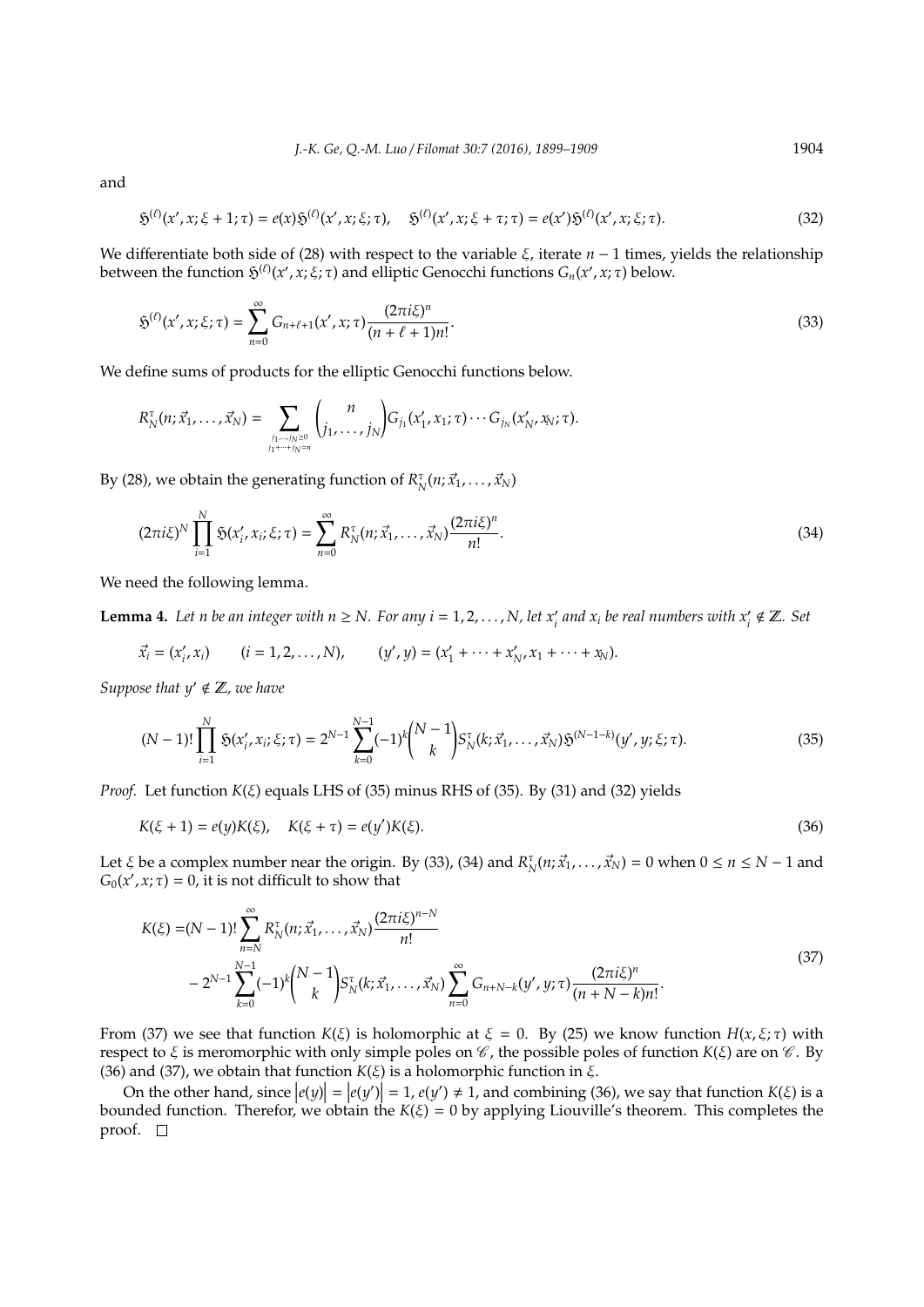**Theorem 5 (Sums of products for the elliptic Genocchi functions).** Let n be an integer with  $n \ge N$ . For any  $i = 1, 2, \ldots, N$ , let  $x'_i$  and  $x_i$  be real numbers with  $x'_i \notin \mathbb{Z}$ . Set  $\vec{x}_i = (x'_i)$  $(y', x_i)$ ,  $(y', y) = (x'_1)$  $x_1' + \cdots + x_l'$  $\chi'_{N'}$ ,  $x_1 + \cdots + x_N$ ),  $y' \notin \mathbb{Z}$ , *we have*

$$
R_N^{\tau}(n; \vec{x}_1, \dots, \vec{x}_N) = 2^{N-1} N \binom{n}{N} \sum_{k=0}^{N-1} (-1)^k \binom{N-1}{k} S_N^{\tau}(k; \vec{x}_1, \dots, \vec{x}_N) \frac{G_{n-k}(y', y; \tau)}{n-k}.
$$
\n(38)

*Proof.* By (33), (34) and (35), we arrive at formula (38). □

Next we give the formulas of sums of products of the Genocchi polynomials and numbers. Set

$$
R_N(n; x_1, ..., x_N) = \sum_{\substack{j_1, ..., j_N \geq 0 \\ j_1 + ... + j_N = n}} {n \choose j_1, ..., j_N} G_{j_1}(x_1) \cdots G_{j_N}(x_N)
$$

and

$$
R_N(n) = \sum_{\substack{j_1,\dots,j_N \geq 0 \\ j_1+\dots+j_N=n}} \binom{2n}{2j_1,\dots,2j_N} G_{2j_1}\cdots G_{2j_N}.
$$

**Lemma 6.** Let x be a real number and x' a complex number with  $x' \notin \mathbb{Z}$ , we have

$$
\lim_{\tau \to i\infty} G_n(x', x; \tau) = \begin{cases} (-1)^{[x]} \frac{e(x') + 1}{e(x') - 1} & n = 1, x \in \mathbb{Z}, \\ \widehat{G}_n(x) & \text{otherwise.} \end{cases} \tag{39}
$$

*Proof.* By (29), we have  $G_n(x', x; \tau) = (-1)^{[x]} G_n(x', \{x\}; \tau)$  for any  $x \in \mathbb{R}$ . Suppose  $0 \le x < 1$ , function  $H(x, \xi; \tau)$ has the following expression by (21)

$$
H(x,\xi;\tau) = 1 + \frac{1}{e(x) - 1} - \frac{1}{e(\xi) + 1} - \sum_{j=1}^{\infty} \frac{(-q)^j}{e(-x) - q^j} e(j\xi) + \sum_{j=1}^{\infty} \frac{(-q)^j}{e(x) - q^j} e(-j\xi)
$$

 $(0 < \Im \xi < \Im \tau, 0 < \Im x < \Im \tau).$ 

By (1) and (28), via a simple computation, we obtain

$$
G_n(x', x; \tau) = G_n(x) - 2n \bigg[ x^{n-1} \frac{e(-x' + x\tau)}{e(-x' + x\tau) - 1} - \sum_{j=1}^{\infty} (x + j)^{n-1} \frac{e(x\tau)(-q)^j}{e(x') - e(x\tau)q^j} + \sum_{j=1}^{\infty} (x - j)^{n-1} \frac{e(-x\tau)(-q)^j}{e(-x') - e(-x\tau)q^j} \bigg].
$$
\n(40)

For  $j \in \mathbb{N}$ , we have

$$
\lim_{\tau \to i\infty} e(x\tau)(-q)^j = \lim_{\tau \to i\infty} e(-x\tau)(-q)^j = 0,
$$
\n
$$
\lim_{\tau \to i\infty} x^{n-1} \frac{e(-x' + x\tau)}{e(-x' + x\tau) - 1} = \begin{cases} \frac{1}{1 - e(x')} & n = 1, x = 0, \\ 0 & \text{otherwise,} \end{cases}
$$

in conjunction with (40), we obtain the desired (39). This proof is completed.  $\square$ 

## **Lemma 7.** *We have*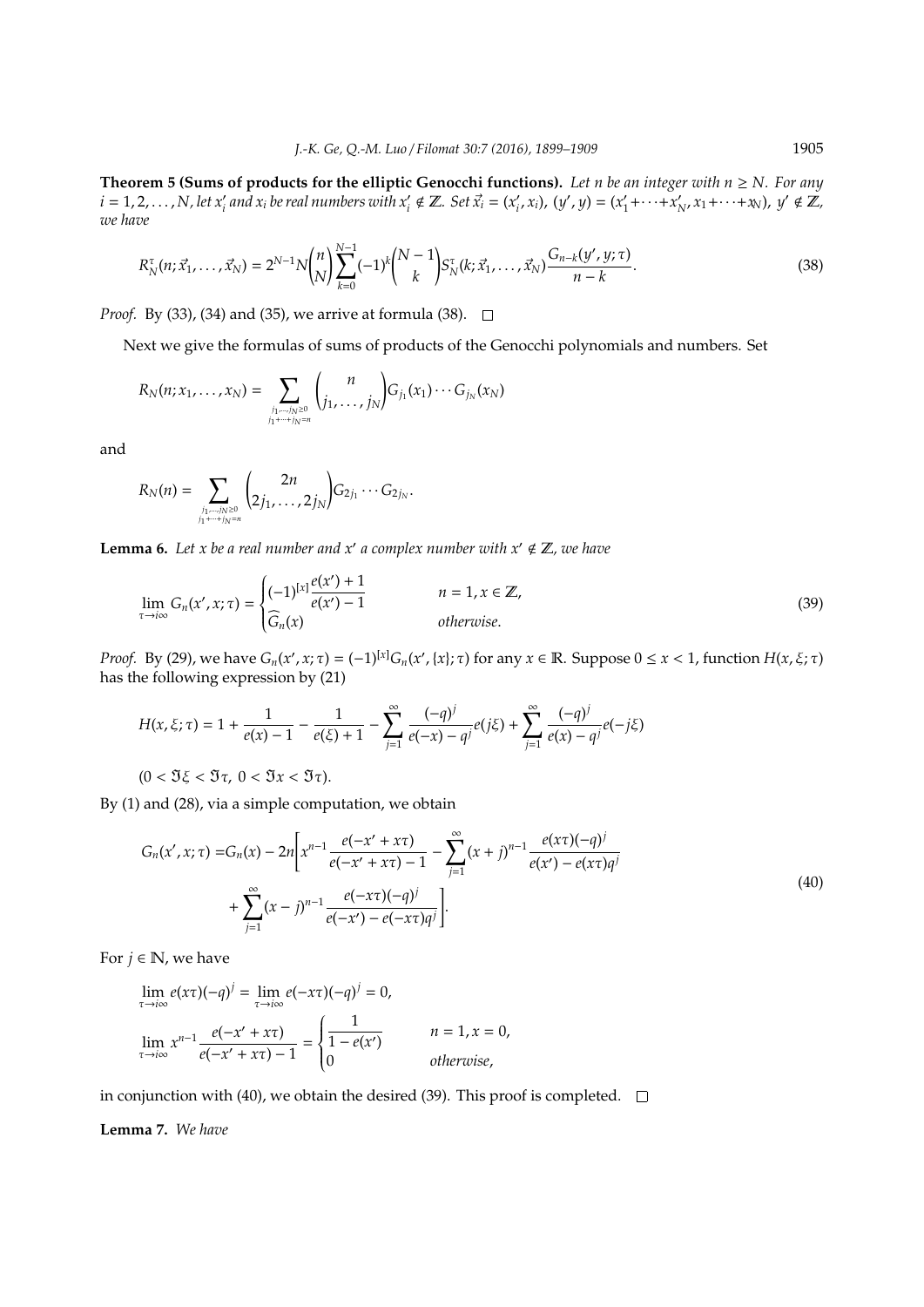(*i*) Let  $x_1, \ldots, x_N$  be real numbers and  $x'_1, \ldots, x'_N$  $\mathcal{X}_N$  be complex numbers with  $x'_1, \ldots, x'_N$  $\gamma_N \notin \mathbb{Z}$ *. Set*  $\vec{x}_i = (x_i)$ *i* , *xi*) *for*  $i = 1, ..., N$ . If  $0 \le x_1, ..., x_N < 1$ , we have

$$
\lim_{x_1' \to -i\infty} \cdots \lim_{x_N' \to -i\infty} \lim_{\tau \to i\infty} R_N^{\tau}(n; \vec{x}_1, \dots, \vec{x}_N) = R_N(n; x_1, \dots, x_N).
$$
\n(41)

*(ii) Set*  $\vec{x}_i = (\frac{1}{2}, 0)$  *for*  $i = 1, ..., N - 1$ ,  $\vec{x}_N = (x'_k)$ *N* , 0)*, N is any positive integers, we have*

The coefficient of 
$$
(x'_N)^0 (= 1)
$$
 of  $\lim_{\tau \to i\infty} R_N^{\tau}(n; \vec{x}_1, \dots, \vec{x}_N) = R_N(n)$ . (42)

*Proof.* For  $0 \le x < 1$ , by (39), we have

$$
\lim_{x'\to -i\infty}\lim_{\tau\to i\infty}G_n(x',x;\tau)=G_n(x),
$$

which implies (41).

From (39), noticing that *G*<sub>2*n*+1</sub> = 0 (*n* ≥ 1) and  $\lim_{τ \to i\infty} G_1(\frac{1}{2}, 0; τ) = 0$ , we have

$$
\lim_{\tau \to i \infty} R_N^{\tau}(n; \vec{x}_1, \ldots, \vec{x}_N) = R_N(n) + \frac{e(x'_N) + 1}{e(x'_N) - 1} \sum_{j_1, \ldots, j_{N-1} \geq 0, j_{N-1} \atop j_1 + \cdots + j_{N-1} = n-1} \binom{2n}{2j_1, \ldots, 2j_{N-1}, 2} G_{2j_1} \cdots G_{2j_{N-1}}.
$$

For any *N* positive integer,  $\frac{e(x_N')+1}{e(x_N')-1}$  $\frac{P(X|X) + 1}{P(X|X) - 1}$  is an odd finction, we derive (42) immediately.

**Theorem 8 (Sums of products of Genocchi polynomials).** Let  $x_1, \ldots, x_N$ , *y* be complex numbers with  $y = x_1 + y_2$  $\cdots$  +  $x_N$ *. For n*  $\geq$  *N, we have* 

$$
R_N(n; x_1, \dots, x_N) = 2^{N-1} N \binom{n}{N} \sum_{k=0}^{N-1} (-1)^k \binom{N-1}{k} B_k^{(N)}(y) \frac{G_{n-k}(y)}{n-k}
$$
(43)

$$
=2^{N-1}N\binom{n}{N}\sum_{k=0}^{N-1}(-1)^k\left\{\sum_{j=0}^k\binom{N-k-1+j}{j}s(N,N-k+j)y^j\right\}\frac{G_{n-k}(y)}{n-k},\tag{44}
$$

*where s*(*n*, *k*) *denotes the Stirling numbers of the first kind.*

*Proof.* By analytic continuation, from (15), (38), (39) and (41), and noting that fact  $B_k^{(N)}$  $S_k^{(N)}(y) = S_N(k; x_1, \ldots, x_N),$ we deduce (43) for any complex numbers  $x_1, \ldots, x_N$  with  $y = x_1 + \cdots + x_N$ . Applying identity [8, 52.2.21] after appropriate substitutions

$$
\binom{N-1}{k} B_k^{(N)}(y) = \sum_{j=0}^k \binom{N-k-1+j}{j} s(N, N-k+j) y^j.
$$
\n(45)

The formula (44) follows directly from (43).  $\Box$ 

**Corollary 9.** *For*  $n \geq N$ *, we have* 

$$
\sum_{\substack{j_1,\dots,j_N\geq 0\\j_1+\dots+j_N=n}}\binom{n}{j_1,\dots,j_N}G_{j_1}\cdots G_{j_N}=2^{N-1}N\binom{n}{N}\sum_{k=0}^{N-1}(-1)^k\binom{N-1}{k}B_k^{(N)}\frac{G_{n-k}}{n-k}
$$
(46)

$$
=2^{N-1}N\binom{n}{N}\sum_{k=0}^{N-1}(-1)^k s(N,N-k)\frac{G_{n-k}}{n-k}.\tag{47}
$$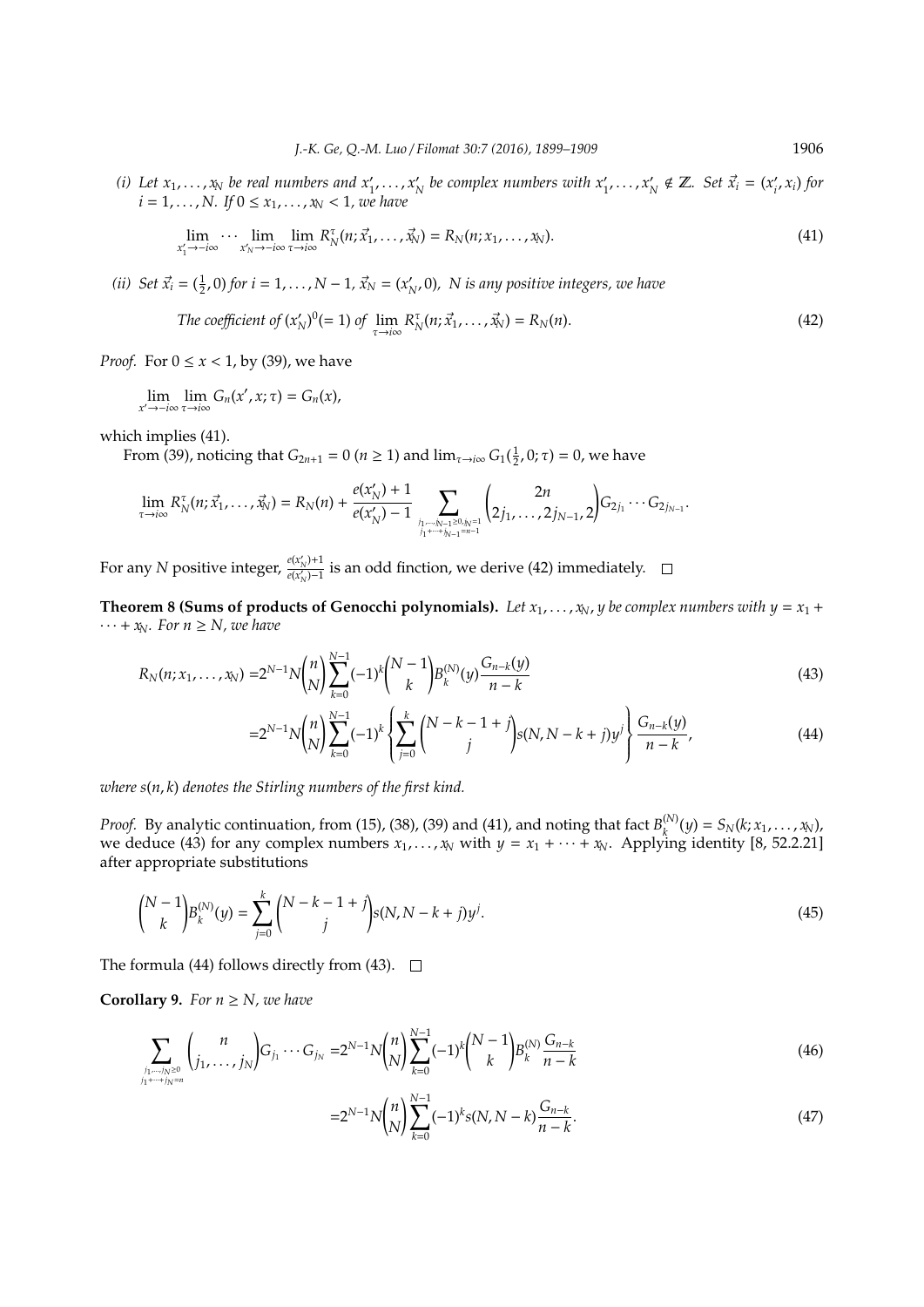*Proof.* Taking  $y = 0$  in (43) and (44), we deduce (46) and (47) respectively.  $\Box$ 

**Theorem 10.** *For*  $n \geq N$ *, we have* 

$$
R_N(n) = 2^{N-1} N \binom{2n}{N} \sum_{k=0}^{\left\lfloor (N-1)/2 \right\rfloor} \binom{N-1}{2k} S_N(k) \frac{G_{2n-2k}}{2n-2k}.
$$
\n(48)

*Proof.* If  $\vec{x}_i = (\frac{1}{2}, 0)$  for  $i = 1, ..., N - 1$ ,  $\vec{x}_N = (x'_k)$  $(y', y) = \left(\frac{N-1}{2} + x'_1\right)$  $\mathcal{N}_{N'}$ 0) for any positive integer *N* (odd or even), by (38) and (39), we obtain that

$$
\lim_{\tau \to i\infty} R_N^{\tau}(n; \vec{x}_1, \dots, \vec{x}_N) = 2^{N-1} N {2n \choose N} \sum_{k=0}^{N-1} (-1)^k {N-1 \choose k} \\ \times \left\{ \frac{G_{2n-k}}{2n-k} + \frac{(-1)^{N-1} e(x'_N) + 1}{(-1)^{N-1} e(x'_N) - 1} \right\} \lim_{\tau \to i\infty} S_N^{\tau}(k; \vec{x}_1, \dots, \vec{x}_N).
$$

For any positive integers  $N$ ,  $\frac{(-1)^{N-1}e(x'_N)+1}{(-1)^{N-1}e(x'_N)-1}$  is an odd function. Combining (16) and (42), we obtain the desired  $(48)$ .  $\Box$ 

In particular, taking  $N = 2$  in (38), we can get the convolution identity for the elliptic Genocchi polynomials

$$
\sum_{k=0}^{n} {n \choose k} G_k(x'_1, x_1; \tau) G_{n-k}(x'_2, x_2; \tau) = 2(n-1)G_n(x'_1 + x'_2, x_1 + x_2; \tau)
$$
  
-2n[B<sub>1</sub>(x'<sub>1</sub>, x<sub>1</sub>; \tau) + B<sub>1</sub>(x'<sub>2</sub>, x<sub>2</sub>; \tau)]G<sub>n-1</sub>(x'<sub>1</sub> + x'<sub>2</sub>, x<sub>1</sub> + x<sub>2</sub>; \tau), (49)

which is an elliptic extension of the convolution identity (see e.g., [8, Ch. 50])

$$
\sum_{k=0}^{n} {n \choose k} G_k(x_1) G_{n-k}(x_2) = 2(n-1)G_n(x_1+x_2) - 2n(x_1+x_2-1)G_{n-1}(x_1+x_2). \tag{50}
$$

By (39), (49) and noticing that  $\lim_{x'\to -i\infty} \lim_{\tau\to i\infty} B_1(x', x; \tau) = B_1(x)$ , we obtain (50) in a different way.

## **4. Further Remarks**

**Remark 11.** *We still use the notation of [11]. The theta function* θ(ξ, τ) *should be written as the following form in [11, p. 267]*

$$
\theta(\xi,\tau)=\sum_{j=-\infty}^{\infty}(-1)^{j}e\left(\frac{1}{2}\left(j+\frac{1}{2}\right)^{2}\tau+\left(j+\frac{1}{2}\right)\xi\right),
$$

*it follows that, by [24, p. 455-456, Theorem (vii)], the equation (2) of [11, p. 273] should be corrected as*

$$
F(\xi, \eta, \tau) = \frac{1}{2\pi i} \frac{\theta'(0, \tau) \theta(\xi + \eta, \tau)}{\theta(\xi, \tau) \theta(\eta, \tau)}.
$$

**Remark 12.** *Equation (18) of [13, p. 1065] should be corrected as follows:*

$$
2\pi i \frac{\partial}{\partial \xi} \underline{\Lambda}(\xi, \tau; -2\pi i x', -2\pi i x) = \underline{F}(x', x; \xi; \tau),
$$

 $where \underline{F}(x', x; \xi; \tau) = e(x\xi)F_M(-x' + x\tau, \xi; \tau)$ ,  $F_M(x, \xi; \tau)$  denotes the function  $F(x, \xi; \tau)$  of [12] and [13].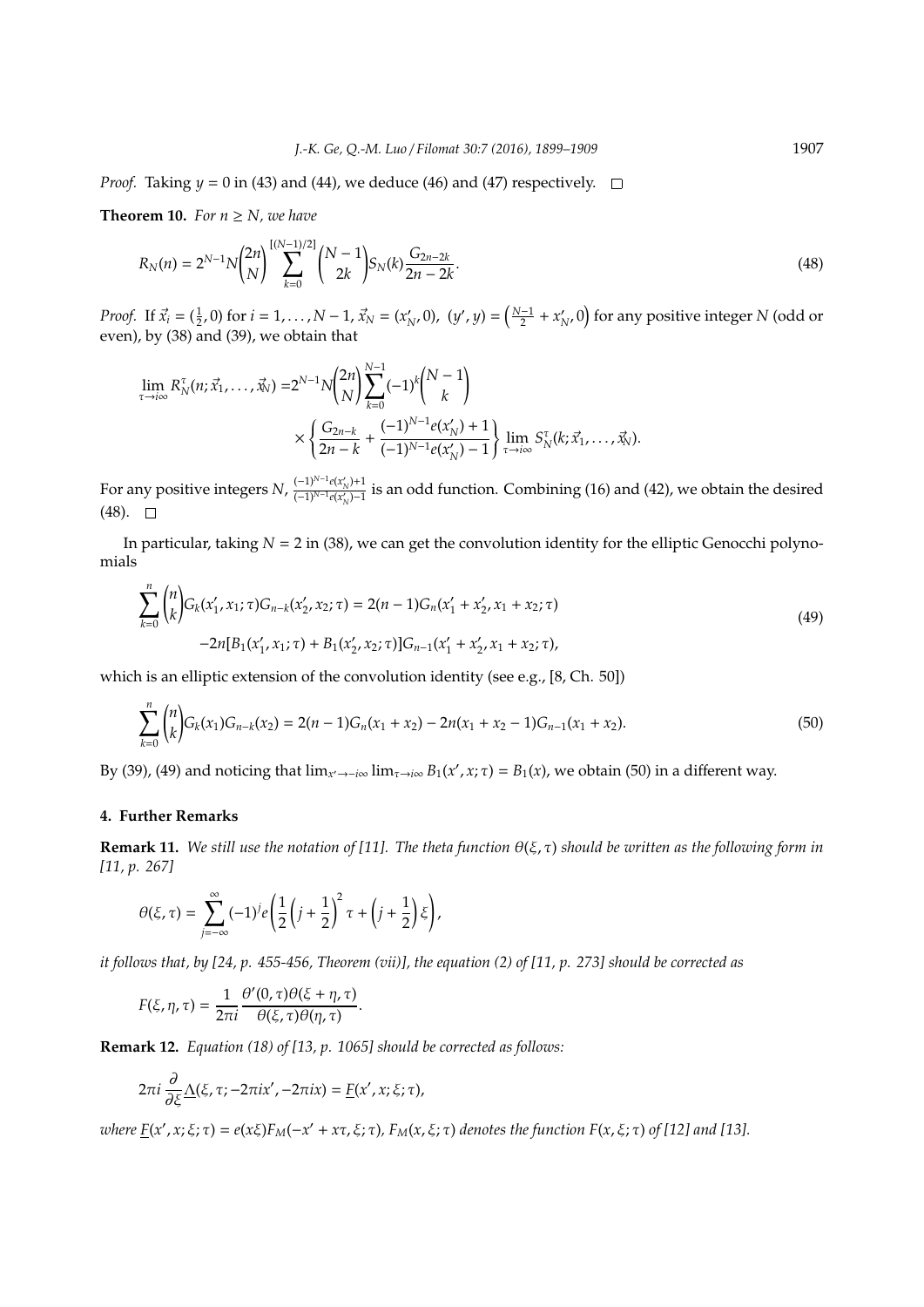**Remark 13.** *In [12], Lemma 4 (ii) and Lemma 16 (ii) are involved in Lemma 4 (iii) and Lemma 16 (iii) respectively. Because the function*  $\frac{1+e(x'_N)}{1-e(x'_N)}$  *is an odd function for any positive integer N, i.e., we only need the Lemma 4 (iii) and Lemma 16 (iii), we can complete these proofs of (21) and (39) or (41) in [12] respectively. Another thing is to replace*  $\lim_{x' \to -i\infty} \lim_{\tau \to i\infty}$ " by " $\lim_{x'_1 \to -i\infty} \cdots \lim_{x'_N \to -i\infty} \lim_{\tau \to i\infty}$ " *in Lemma 4 (i) and Lemma 16(i) respectively.* 

**Remark 14.** *H. M. Srivastava and A. Pintér [21] obtained the following relationships between the Bernoulli and Euler polynomials, i.e., Srivastava-Pint´er's addition theorem:*

$$
B_n^{(\alpha)}(x+y) = \sum_{k=0}^n \binom{n}{k} \left[ B_k^{(\alpha)}(y) + \frac{k}{2} B_{k-1}^{(\alpha-1)}(y) \right] E_{n-k}(x),\tag{51}
$$

$$
E_n^{(\alpha)}(x+y) = \sum_{k=0}^n \frac{2}{k+1} {n \choose k} \Big[ E_{k+1}^{(\alpha-1)}(y) - E_{k+1}^{(\alpha)}(y) \Big] B_{n-k}(x). \tag{52}
$$

*when*  $\alpha = 1$  *we have* 

$$
B_n(x+y) = \sum_{k=0}^n \binom{n}{k} \bigg[ B_k(y) + \frac{k}{2} y^{k-1} \bigg] E_{n-k}(x), \tag{53}
$$

$$
E_n(x+y) = \sum_{k=0}^n \frac{2}{k+1} {n \choose k} \left[ y^{k+1} - E_{k+1}(y) \right] B_{n-k}(x).
$$
 (54)

*A question is: how we obtain the elliptic analogues of Srivastava-Pint´er's addition theorem from the elliptic Bernoulli and elliptic Euler functions?*

## **References**

- [1] M. Abramowitz and I. A. Stegun (Editors), *Handbook of Mathematical Functions with Formulas, Graphs, and Mathematical Tables*, National Bureau of Standards, Applied Mathematics Series **55**, Fourth Printing, Washington, D.C., 1965.
- [2] L. Comtet, *Advanced Combinatorics*: *The Art of Finite and Infinite Expansions* (Translated from the French by J. W. Nienhuys), Reidel, Dordrecht and Boston, 1974.
- [3] K. Dilcher, Sum of products of Bernoulli numbers, *J. Number Theory*, **60** (1996), no. 1, 23–41.
- [4] K.-W. Chen, Sums of products of generalized Bernoulli polynomials, *Pacific J. Math.*, **208** (2003), no.1 39–52.
- [5] Gospava B. Djordjevic, Some generalizations of the Jacobsthal numbers, *Filomat*, **24** (2010), 143–151.
- [6] Gospava B. Djordjevic, Polynomials related to generalized Chebyshev polynomials, *Filomat*, **23** (2009), 279–290.
- [7] Gospava B. Djordjevic, Generalizations of the Fibonacci and Lucas polynomials, *Filomat*, **23** (2009), 291–301.
- [8] E. R. Hansen, *A Table of Series and Products*, Prentice Hall, Englewood Cliffs, New Jersey, 1975.
- [9] I.-C. Huang, S.-Y. Huang, Bernoulli numbers and polynomials via residues, *J. Number Theory*, **76** (1999), no.2, 178– 193.
- [10] E. V. Ivashkevich, N. Sh. Izmailian, C.-K. Hu, Kroneckers double series and exact asymptotic expansions for free models of statistical mechanics on torus, *J. Phys. A: Math. Gen.*, **35** (27) (2002) 5543–5561.
- [11] A. Levin, Elliptic polylogarithms: An analytic theory, *Compos. Math.*, **106** (1997), no.3, 267–282.
- [12] T. Machide, Sums of products of Kroneckers double series, *J. Number Theory*, **128** (2008), 820–834.
- [13] T. Machide, An elliptic extension of generalized Dedekind-Rademacher sums, *J. Number Theory*, **128** (2008), 1060–1073.
- [14] W. Magnus, F. Oberhettinger and R.P. Soni, *Formulas and Theorems for the Special Functions of Mathematical Physics*, Third Enlarged Edition, Springer-Verlag, New York, 1966.
- [15] Á. Pintér and H. M. Srivastava, Addition theorems for the Appell polynomials and the associated classes of polynomial expansions, Aequationes Math. **85** (2013), 483–495.
- [16] J. Sándor and B. Crstici, *Handbook of Number Theory II*, Kluwer Academic Publishers, Dordrecht, Boston and London, 2004.
- [17] J. Satoh, Sums of products of two q-Bernoulli numbers, *J. Number Theory*, **74** (1999), no.2, 173–180.
- [18] H. M. Srivastava, Some generalizations and basic (or *q*-) extensions of the Bernoulli, Euler and Genocchi polynomials, *Appl. Math. Inform. Sci.* **5** (2011), 390–444.
- [19] H. M. Srivastava and J. Choi, *Zeta and q-Zeta Functions and Associated Series and Integrals*, Elsevier Science Publishers, Amsterdam, London and New York, 2012.
- [20] H. M. Srivastava and J. Choi, Series Associated with the Zeta and Related Functions, Kluwer Academic Publishers, Dordrecht, Boston and London, 2001.
- [21] H. M. Srivastava and Á. Pintér, Remarks on some relationships between the Bernoulli and Euler polynomials, Appl. Math. Lett., **17** (2004), 375–380.